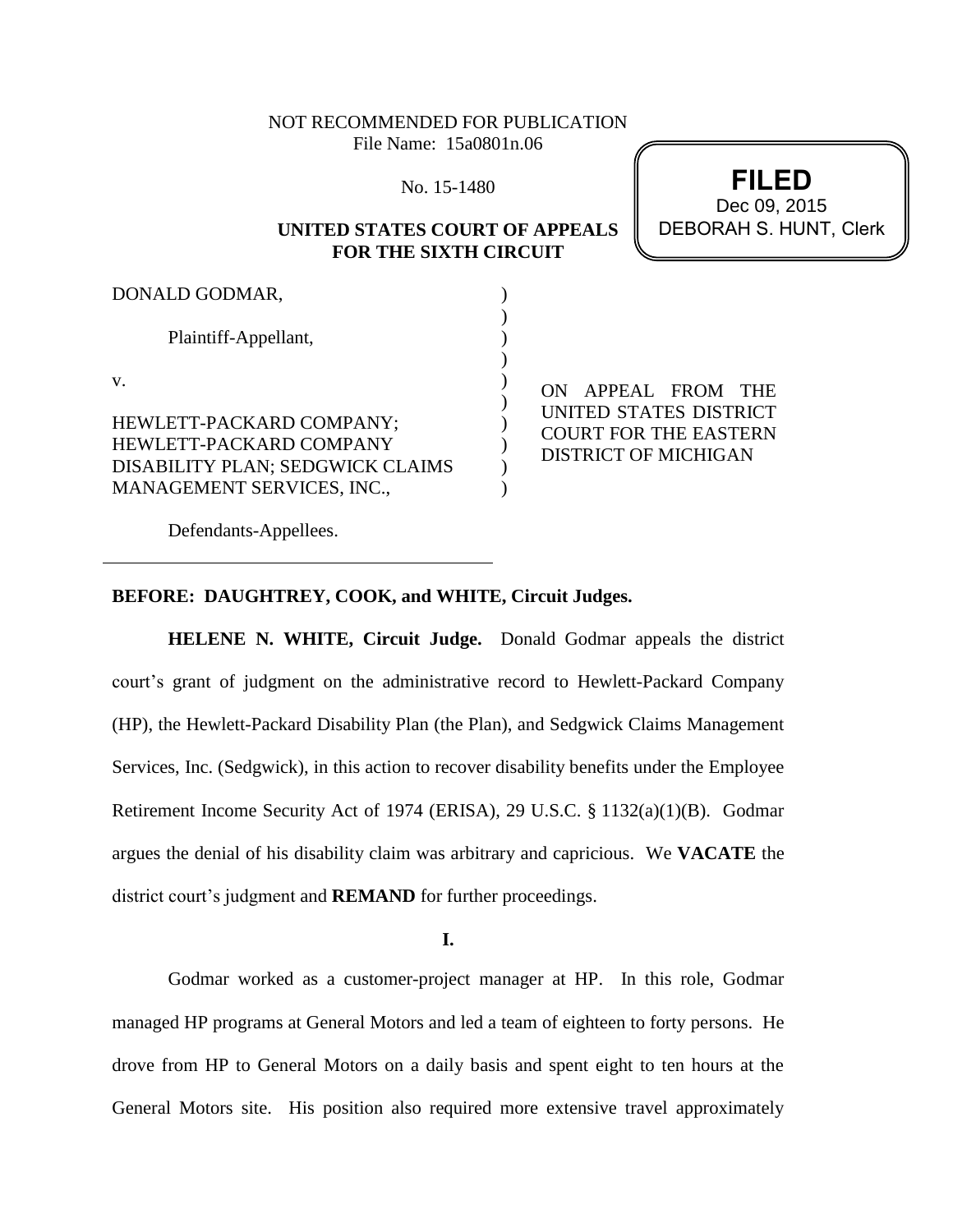$\overline{a}$ 

# *Godmar v. Hewlett-Packard Co., et al.*

every six weeks. Aside from driving, Godmar's position required five to six hours of sitting per day and less than one hour of standing and walking.

On September 20, 2009, Godmar sustained traumatic injuries to his left leg in a water-skiing accident, including dislocation of his tibia and fibula, a tibia plateau fracture, a torn meniscus, a torn medial collateral ligament, a ruptured plantar fascia, a damaged Achilles tendon, a damaged thigh muscle, damaged ligaments in his ankle, and damaged peroneal, femoral, and sciatic nerves. Over the next three years, Godmar underwent nine surgeries to repair the damage, culminating in a knee-replacement arthroplasty in October 2011. Because of his numerous surgeries, Godmar was prescribed pain medication for more than two years. Godmar took intermittent leaves of absence from HP during treatment for his injuries, including the 2011 knee-replacement surgery. He apparently received disability benefits from HP for at least some of these leaves of absence, including a period in February 2010 and from October 5, 2011 until at least December 31, 2011.<sup>1</sup> Godmar's orthopedic surgeon approved his return to work in early 2012.

HP provides disability benefits through the Plan, which is administered by Sedgwick. In the first twenty-six weeks following the onset of an injury or sickness, an employee is eligible for short-term disability benefits if "totally disabled." An employee qualifies as totally disabled if "unable to perform the material and essential functions" of the employee's "usual occupation," defined as "the customary work assigned" to the employee on the employee's "customary schedule." HP delegated to Sedgwick its

<sup>&</sup>lt;sup>1</sup> Godmar's history of absences after the water-skiing accident is not well documented in the administrative record.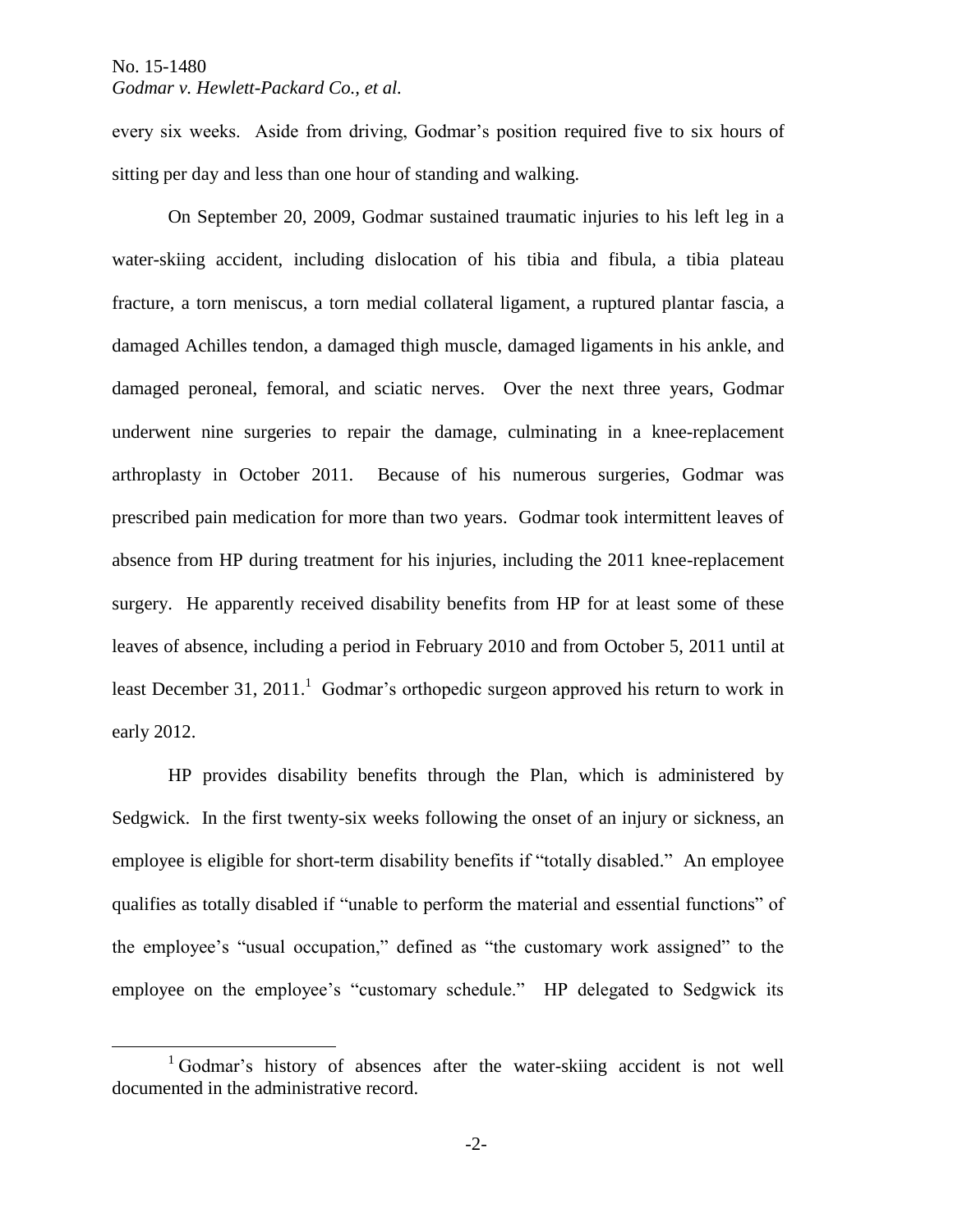"discretionary authority" to determine whether an employee is totally disabled. This determination is made "on the basis of objective medical evidence," defined as "evidence establishing facts or conditions as perceived without distortion by personal feelings, prejudices, or interpretations."

On June 1, 2012, Godmar visited his primary-care physician, Dr. David Schwarz, to address chronic pain from the water-skiing accident. Godmar also reported to Dr. Schwarz that his medications were "out of control," leading to addiction, depression, and anxiety. Dr. Schwarz's clinical impressions included left great-toe pain, painmanagement issues, and left foot and ankle pain. Dr. Schwarz told Godmar not to return to work until July 15, 2012. Godmar took a leave of absence from HP and applied for short-term disability benefits. On June 4, Dr. Schwarz sent Sedgwick a certification that Godmar was disabled. The certification detailed a diagnosis of left leg, foot, and ankle pain arising from the knee-replacement surgery and stated that Godmar was "[u]nable to work" from June 1 to July 15 because of "pain/meds."

In the following weeks, Sedgwick contacted Godmar to discuss his claim and ordered records from his medical providers. Sedgwick's claim examiner requested an internal review by a registered nurse on June 20 to "determine if medical information presented substantiates initial benefits." A nurse then reviewed the disability certification and concluded that "[m]edical information substantiate[d] disability from 6/1 to 6/15." The nurse observed that Dr. Schwarz had referred Godmar to the orthopedic surgeon who performed the knee arthroplasty, Dr. Bruce Lawrence, and asked the examiner to request his notes for further review. The examiner then approved "initial benefits" for June 1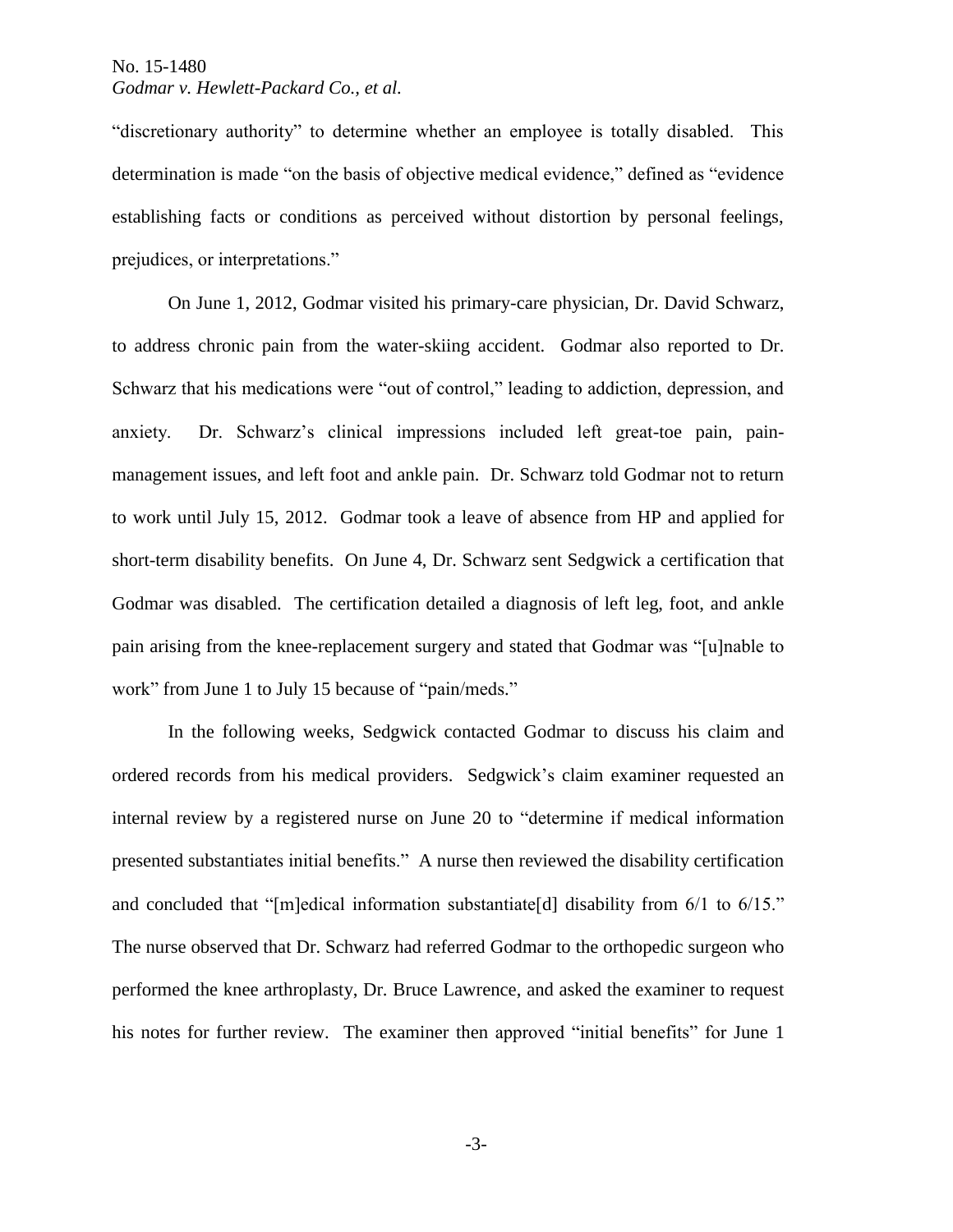# *Godmar v. Hewlett-Packard Co., et al.*

through June 30. Sedgwick contacted Godmar by phone on June 21 to inform him that he was approved for disability through the end of the month.

The nurse reevaluated the available records on July 6 and determined there was no objective evidence to substantiate Godmar's total-disability claim after June. On July 12, while Godmar's claim was still pending, Dr. Schwarz submitted a form to extend Godmar's disability through September 15, 2012. By the end of July, Sedgwick obtained medical records from Dr. Lawrence, the orthopedic surgeon; Dr. Angel Rigueras, a physiatrist; Dr. John Kohn, a pain-management specialist; and Dr. Schwarz, the family physician. A second nurse reviewed the records on July 20 and found there was still no objective medical evidence to support Godmar's claim. The second nurse reevaluated the claim on July 26, after receipt of additional records from Dr. Schwarz, but came to the same conclusion.

Sedgwick issued its decision on July 30, 2012. In a letter to Godmar, Sedgwick informed him that short-term disability benefits had been terminated effective July 1. The letter explained that Sedgwick had reviewed the records from Godmar's physicians, including Drs. Lawrence, Kohn, Rigueras, and Schwarz, and concluded that "[t]he medical documentation . . . [did] not contain objective findings to support [Godmar's] inability to perform [his] usual and customary job duties." The letter acknowledged that "a medical condition may exist" but stated that "there must be objective medical information to support disability benefits" under the Plan. Lastly, Sedgwick informed Godmar that he would need to "submit a written appeal and objective medical evidence" to perfect his claim.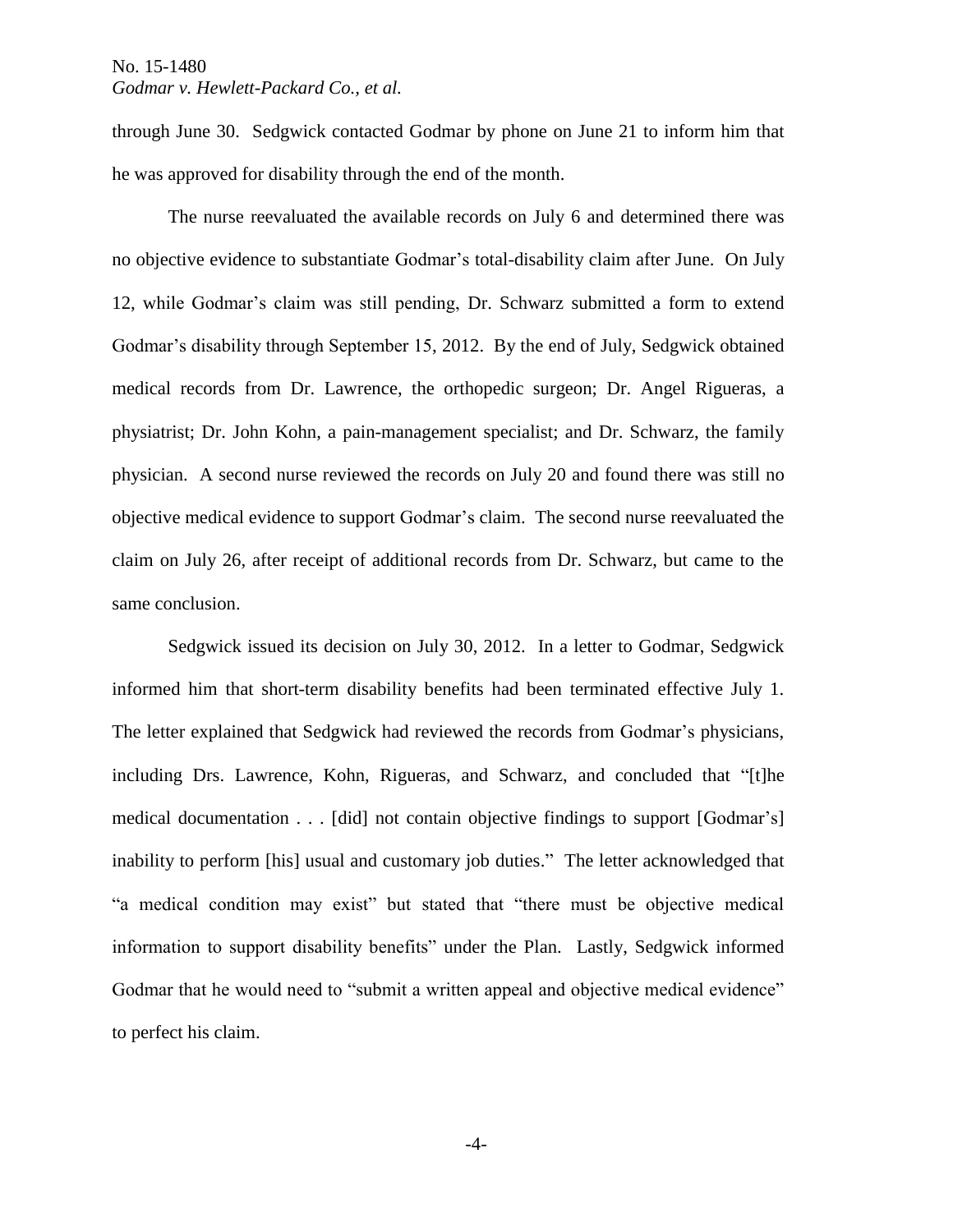Godmar submitted an appeal on August 8, 2012. In a six-page letter, Godmar addressed the findings Sedgwick cited in its decision and elaborated on the circumstances of his treatment in June and July. He explained that he was on morphine twenty-four hours per day, could no longer drive, and slept more than twenty hours per day several times per week. He also described his plan to seek professional help to address his opiate addiction. He attached a detailed spreadsheet that he and his wife used to track his medications. On August 15, the day after Sedgwick received the appeal, Godmar checked himself into the Brighton Center for Recovery to treat his addiction; he was successfully discharged on August 28. On August 27, Dr. Schwarz sent Sedgwick a letter reiterating his support for Godmar's disability claim and explaining that Godmar could not perform the core functions of his HP position because of his chronic pain and medication.

Sedgwick sent Godmar's records to two board-certified physicians to conduct outside reviews. Dr. Richard Kaplan reviewed Godmar's records from a physicalmedicine perspective and found that although Godmar "appear[ed] to have [a] residual clinical finding in his left lower extremity from both an orthopedic and a neurological perspective," this limitation "would not impact [Godmar's] usual work activities" according to his job description. Dr. Kaplan concluded that Godmar was not totally disabled. Dr. Marcus Goldman reviewed Godmar's file from a psychiatry perspective and found that Godmar was disabled from August 15 to August 28—the period when Godmar "was actively treating in a rehabilitation facility for his history of opiod [sic] addiction and was incapable of function or working due to his confinement." Outside this period, Dr. Goldman concluded, there were "no relevant data to support disability."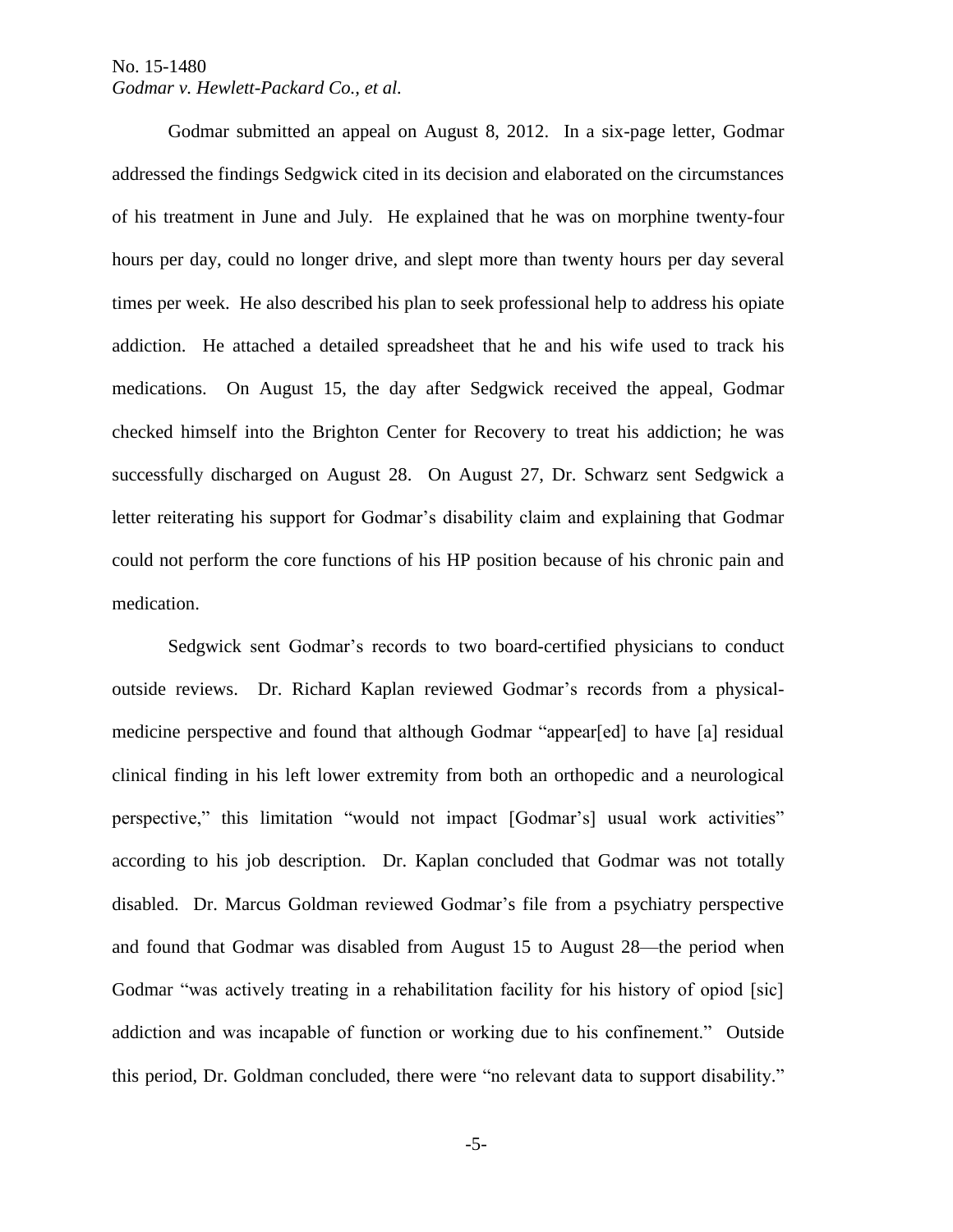Relying on these reports, Sedgwick issued a decision on September 28 approving benefits from August 15 to August 28 and otherwise denying benefits beginning on July 2.

Godmar's attorney contacted Sedgwick on November 1, 2012, to inquire whether additional documents could be submitted. Sedgwick offered to "review new or additional information pertaining to Mr. Godmar's claim, providing information submitted is not duplicate documentation already contained in the file." Before the end of the month, Dr. Jeffrey M. Rosenberg, a pain specialist who treated Godmar, submitted a certification of disability to Sedgwick, and Dr. Schwarz submitted another certification on December 3. On March 14, 2013, Godmar's attorney sent a forty-six-page letter and additional documentation, including records dating back to 2009 from more than a dozen doctors who treated Godmar after his water-skiing accident.

Drs. Kaplan and Goldman reviewed the new files and spoke with Godmar's providers. Dr. Kaplan remarked that "this new information continues to not address the question of whether the claimant could perform his usual activity, which is essentially a sedentary desk type job," and Dr. Kaplan reaffirmed his opinion that any limitations were "based on subjective symptoms" and "not clearly supported objectively by [Godmar's] neurological or orthopedic condition." Dr. Goldman reviewed evidence of "depression, anxiety, pain and opiate use" but reported that these issues "are not pathological" and "[m]ost mental status examinations . . . revealed no significant abnormalities." Sedgwick engaged Dr. James Tran, a neurosurgeon, to conduct a third file review. Dr. Tran concluded there was "no evidence of neurologic deficits" that would impact Godmar's "ability to function," citing the same evidence that the nurses described in their initial reviews.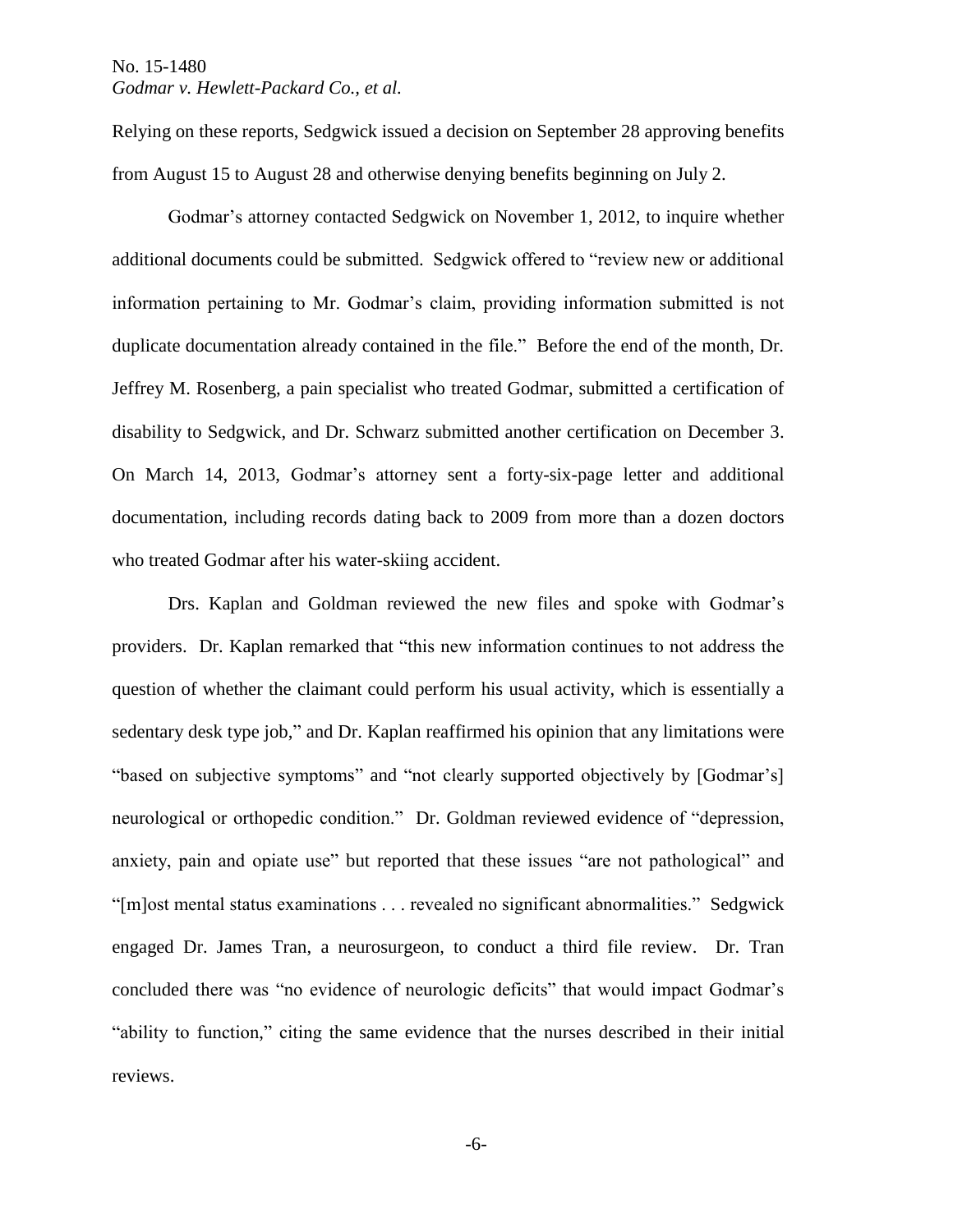Sedgwick issued its final decision on June 4, 2013, concluding there was insufficient objective evidence to support Godmar's claim of total disability after June 2012, except for the period he was at Brighton Recovery Center in August 2012. Godmar did not return to work until February 2014. Godmar brought this ERISA action to recover disability benefits, and the district court granted judgment on the administrative record to HP, the Plan, and Sedgwick.

### **II.**

We review the district court's judgment de novo and apply the same standard of review as the district court. *Waskiewicz v. UniCare Life & Health Ins. Co.*, 802 F.3d 851, 855 (6th Cir. 2015). Where, as here, the benefits plan grants the administrator discretion to make eligibility determinations, we review the administrator's decision under a deferential arbitrary-and-capricious standard. *Firestone Tire & Rubber Co. v. Bruch*, 489 U.S. 101, 115 (1989); *McClain v. Eaton Corp. Disability Plan*, 740 F.3d 1059, 1065 (6th Cir. 2014). "[W]e will uphold a plan administrator's decision 'if it is the result of a deliberate, principled reasoning process and if it is supported by substantial evidence.'" *Balmert v. Reliance Standard Life Ins. Co.*, 601 F.3d 497, 501 (6th Cir. 2010) (quoting *Baker v. United Mine Workers of Am. Health & Ret. Funds*, 929 F.2d 1140, 1144 (6th Cir. 1991) (per curiam)).

#### **III.**

#### **A.**

Godmar first challenges Sedgwick's decision to deny his claim after approving one month of benefits. Sedgwick's decision was arbitrary and capricious, he argues,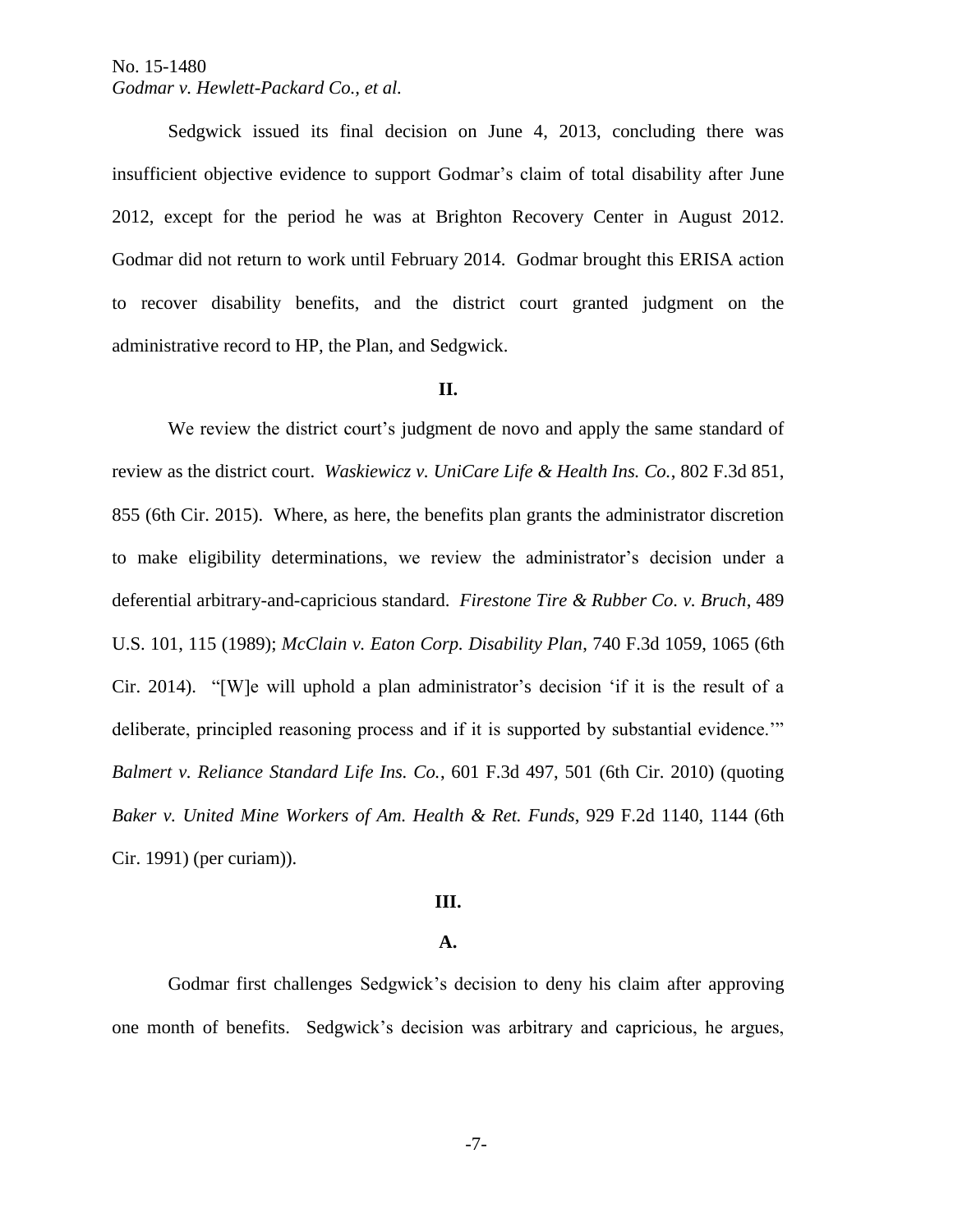because it reversed the initial disability determination without evidence that his condition had improved. We disagree.

Godmar relies on two cases addressing the cancellation of approved benefits. In *Kramer v. Paul Revere Life Insurance Co.*, 571 F.3d 499 (6th Cir. 2009), we held that a plan administrator's decision to terminate benefits was arbitrary and capricious because the administrator offered "no explanation for the decision to cancel benefits that had been paid for some five years based upon the initial determination of total disability in the absence of any medical evidence that the plaintiff's condition had improved during that time." *Id.* at 507. And in *Morris v. American Electric Power Long-Term Disability Plan*, 399 F. App'x 978 (6th Cir. 2010), we observed that it "would be the very definition of 'arbitrary and capricious'" for a plan administrator that makes an initial disability determination to "reverse[] course" without "a *reason* for the change." *Id.* at 984 (emphasis in original).

Unlike the plan administrators in those cases, however, Sedgwick did not cancel approved benefits. In both *Kramer* and *Morris*, the claimant received ongoing long-term disability benefits—for five and twelve years, respectively—that were terminated after the plan administrator reexamined the longstanding disability determination. *See Morris*, 399 F. App'x at 986; *Kramer*, 571 F.3d at 507. In contrast, Godmar applied for shortterm disability benefits and received preliminary approval for only the first month of his claim. Sedgwick did not terminate the approved month of benefits or reverse its limited eligibility determination; rather, Sedgwick declined to approve continued benefits.

Further, the justification for Sedgwick's initial approval contemplates a subsequent denial. The approval was the result of the consulting nurse's terse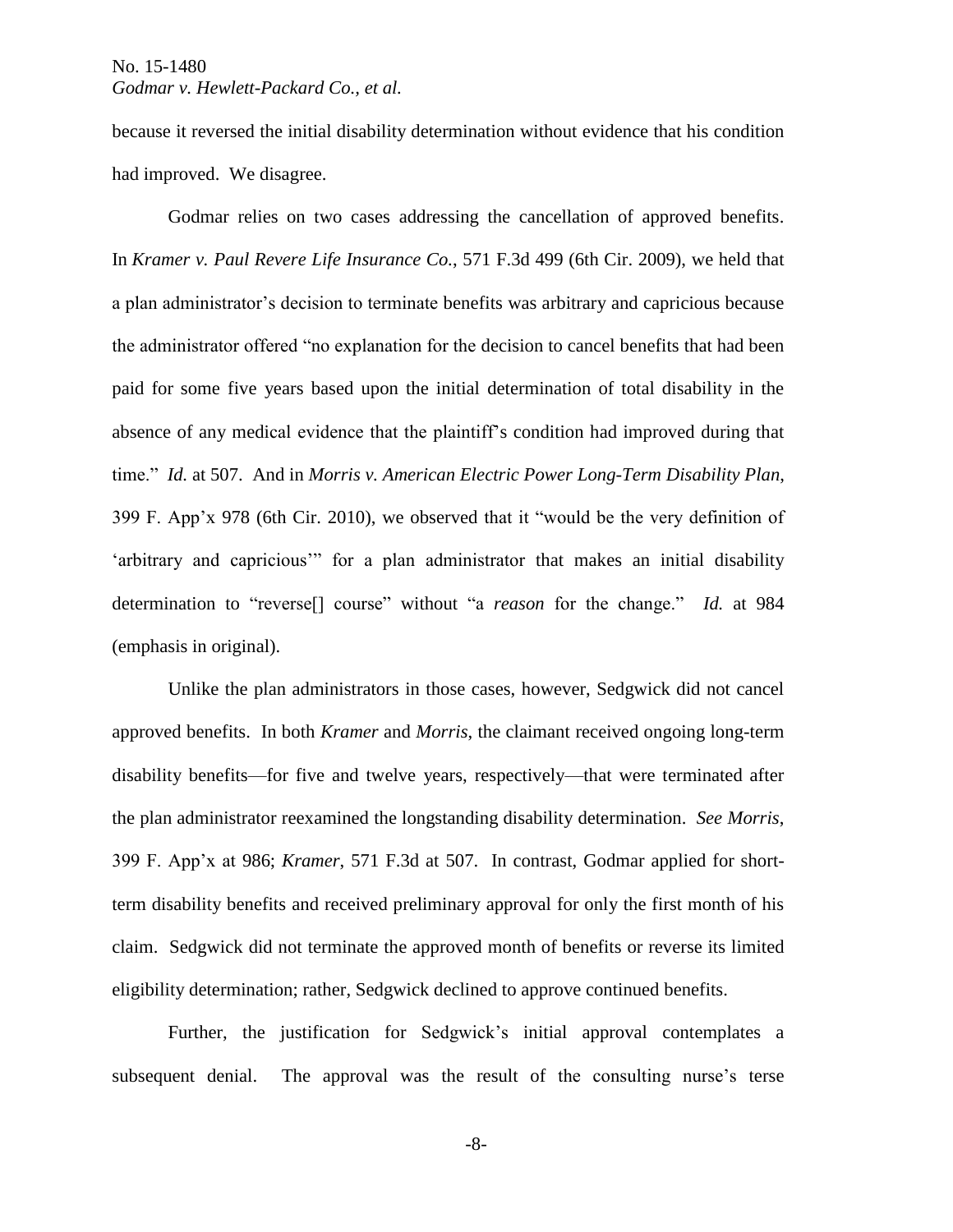recommendation, after reviewing Dr. Schwarz's one-page disability certification, that Sedgwick should approve two weeks of disability benefits. She noted Godmar's referral to an orthopedic surgeon and stated that the notes from that meeting would be necessary to extend his disability benefits. The examiner then approved a full month of benefits twice the length recommended by the nurse—and noted, "Initial beneits [sic] approved from 01-JUN-2012 thru 30-JUN-2012 to prevent lapse in benefits while obtaining additional information for review. Benefits beyond 30-JUN-2012 is pending receipt and review of medical information requested."

Thus, Godmar's argument that Sedgwick could not deny further benefits without evidence of improvement is misplaced. In *Morris*, we explained that when an administrator evaluates whether further benefits are appropriate, "the ultimate question is whether the plan administrator had a rational basis for concluding that [the claimant] was not disabled at the time of the new decision." *Morris*, 399 F. App'x at 984. Sedgwick's denial of benefits would be arbitrary and capricious only if it lacked a rational basis at the time of the denial, regardless of its earlier approval.

#### **B.**

Godmar also challenges Sedgwick's decision-making process, particularly its reliance on a file review conducted by consulting physicians. Sedgwick's decision was arbitrary and capricious, he argues, because Sedgwick selectively reviewed the record and improperly dismissed his limitations as subjective. We agree.

**1.**

After three rounds of review, Sedgwick determined there was no objective evidence that Godmar had a total disability. Godmar argues that Sedgwick cherry-picked

-9-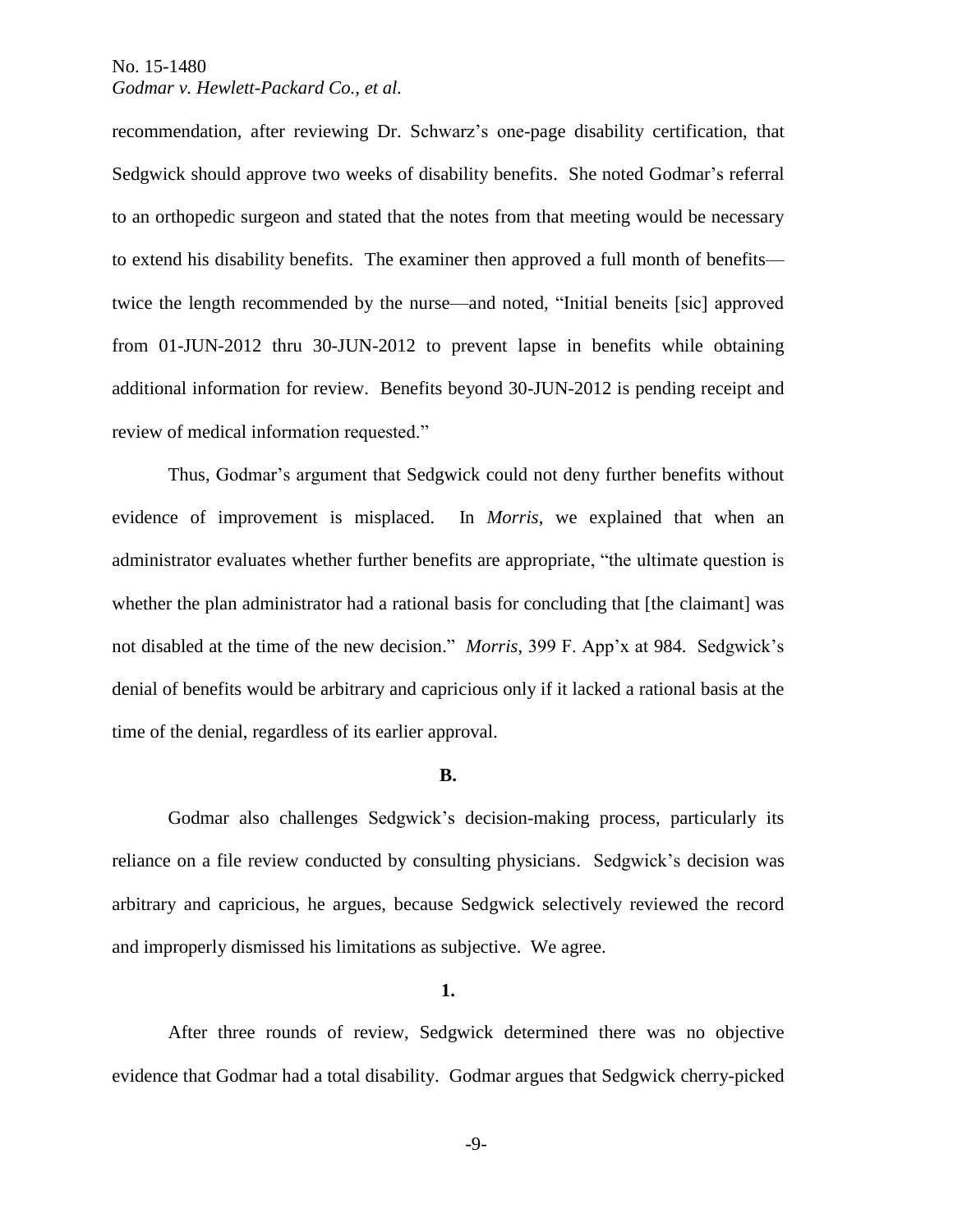# *Godmar v. Hewlett-Packard Co., et al.*

evidence from the record to reach this conclusion. We have explained that plan administrators may not engage in a "selective review of the administrative record," *Moon v. Unum Provident Corp.*, 405 F.3d 373, 381 (6th Cir. 2005), by ignoring evidence of disability or giving undue weight to evidence favoring denial, *see, e.g.*, *Shaw v. AT&T Umbrella Benefits Plan No.1*, 795 F.3d 538, 548–50 (6th Cir. 2015); *Metro. Life Ins. Co. v. Conger*, 474 F.3d 258, 265 (6th Cir. 2007); *Kalish v. Liberty Mutual/Liberty Life Assurance Co. of Bos.*, 419 F.3d 501, 509 (6th Cir. 2005). When an administrator "focuse[s] on slivers of information that *could be* read to support a denial of coverage and ignore[s]—without explanation—a wealth of evidence that directly contradict[s] its basis for denying coverage," the administrator's "decision-making process is not deliberate or principled." *Conger*, 474 F.3d at 265 (emphasis in original).

Sedgwick's decision-making process is difficult to parse. Its final denial letter offered little analysis of Godmar's medical records. Most of the letter is a rote recitation of the records Sedgwick received and the steps taken by its consulting physicians. The letter then provides a brief summary of the medical documentation—including "chronic nerve pain," "ongoing pain management," and "opioid dependence with substantial limitations"—and offers a conclusory assertion that this evidence is insufficient to support disability benefits. But there appears to be no dispute that Godmar suffered from continuing injuries and pain from the water-skiing accident at the time he requested disability. For example, Dr. Kaplan, one of Sedgwick's reviewers, observed that Godmar's medical data evidenced an "extremely complex combined orthopedic and neurological injury." Sedgwick's decision rested on the conclusion that the pain Godmar suffered from these injuries would not prevent him from performing his job at HP.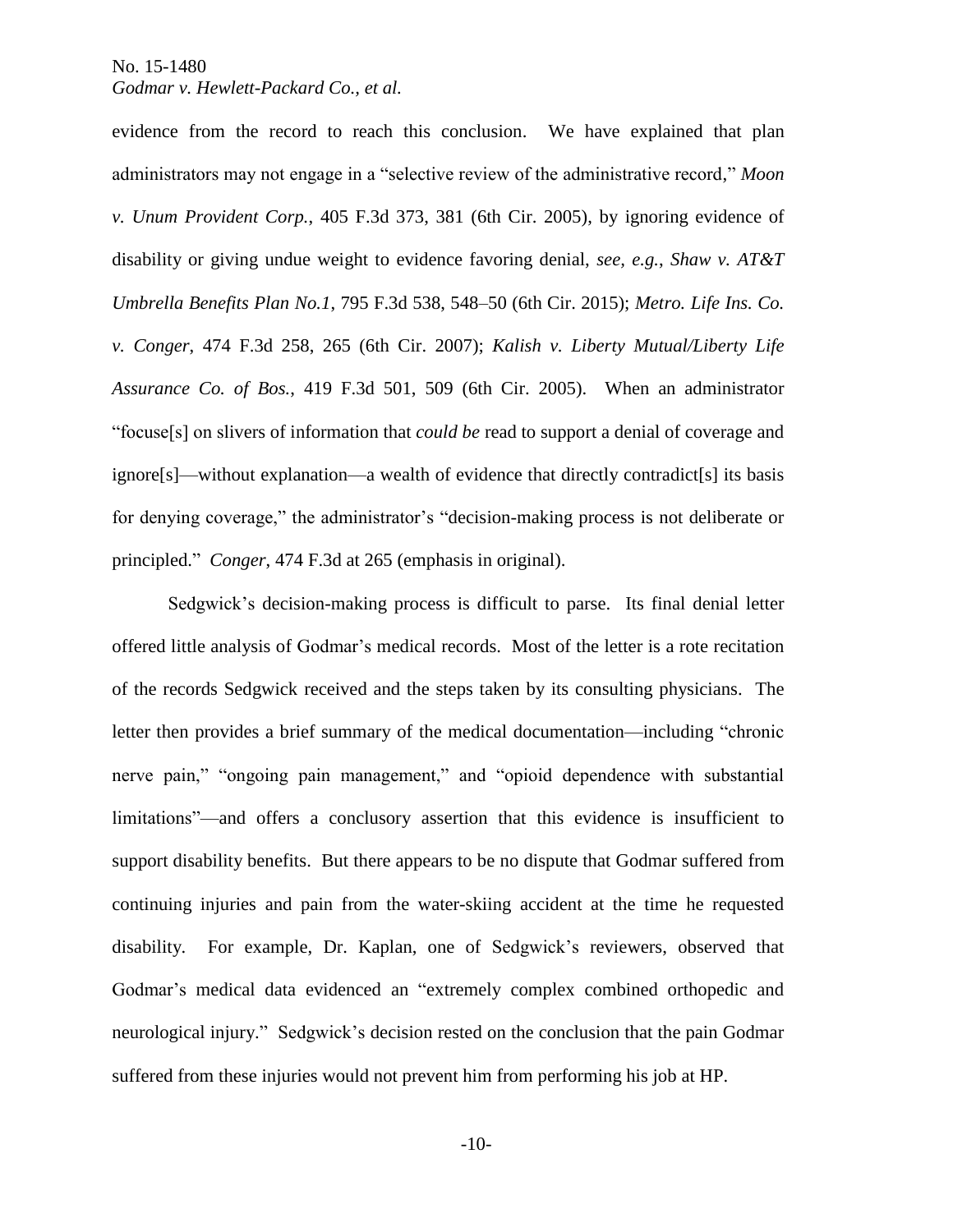This determination was contrary to the opinions of Godmar's treating physicians, who supported his claim. "[P]lan administrators are not obliged to accord special deference to the opinions of treating physicians," and there is no "discrete burden of explanation when [administrators] credit reliable evidence that conflicts with a treating physician's evaluation." *Black & Decker Disability Plan v. Nord*, 538 U.S*.* 822, 825, 834 (2003); *see also Balmert*, 601 F.3d at 504. But administrators also "may not arbitrarily repudiate or refuse to consider the opinions of a treating physician." *Glenn v. MetLife*, 461 F.3d 660, 671 (6th Cir. 2006). The Supreme Court has described "the opinions of a treating physician" as "reliable evidence" of disability. *Nord*, 538 U.S. at 834.

Three of Godmar's treating physicians informed Sedgwick that Godmar could not perform his job at HP. Dr. Schwarz, his family physician, repeatedly documented pain in Godmar's left leg and certified to Sedgwick that Godmar was totally disabled in June, July, and December 2012. Dr. Rigueras, a physiatrist, concluded that Godmar had lumbar radiculopathy, neuropathy, and knee pain, and noted in late June 2012 that Godmar could not "run, jump, [or] sit for long times." In May 2013, Dr. Rigueras told Dr. Tran, one of the consulting physicians, that Godmar would be disabled until 2014. Dr. Rosenberg, a pain-management specialist, reported in September 2012 that Godmar had "burning, electric shock-like, sharp, stabbing, dull, and shooting" pain that was increased by "sitting, standing, physical activity, work activity, and lying down." He diagnosed Godmar with complex regional pain syndrome and described Godmar's symptoms as "persistent, severe, [and] disabling." In November 2012, Dr. Rosenberg sent Sedgwick a certification that Godmar was disabled by "consistent pain in left knee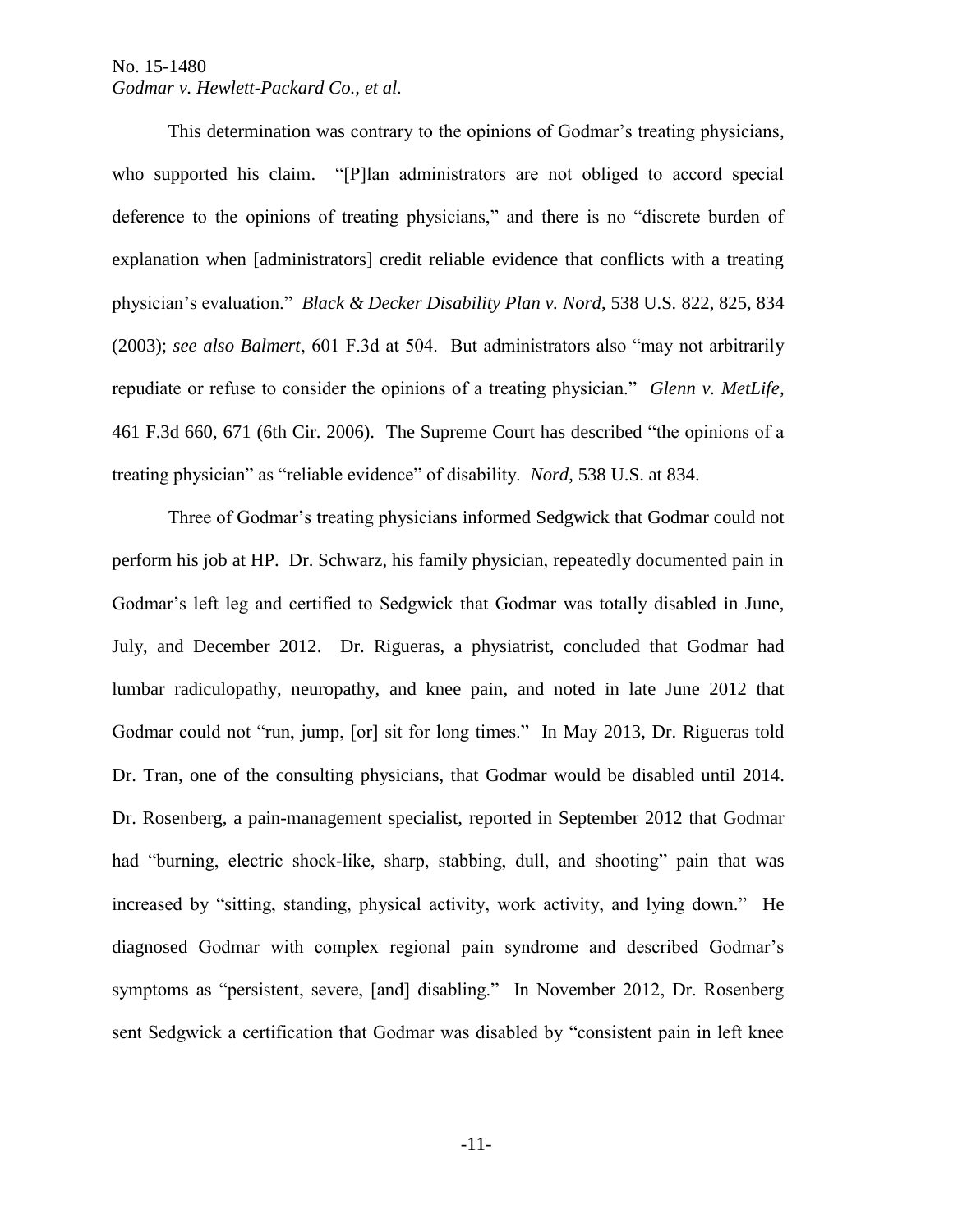# *Godmar v. Hewlett-Packard Co., et al.*

and foot with muscle spasms, numbness, tingling and weakness," as well as "increased pain with physical activity (sitting, standing)."

These findings were corroborated by other treating physicians. Dr. Susan Mosier-LaClair, an orthopedist, noted in October 2012 that Godmar had "diffuse paresthesias in the distribution of the peroneal nerve both common and deep and superficial today from the fibular head area or knee joint down through the foot" that "can feel like a stabbing sensation or ice pick." She stated that these symptoms were mainly "related to the dyesthesias of the peroneal nerve" and recommended him for a spinal stimulator. Dr. Holly Gilmer, a neurosurgeon, reported in December 2012 that Godmar had "pain specifically at the fibular head on the left, and around his ankle as if there is a tourniquet" and recorded an impression of peroneal neuropathy. Dr. Mary Spires, a physicalmedicine specialist, noted in January 2013 that Godmar had "severe pain," including his left foot feeling "on fire" and "a stabbing pain like he is being penetrated with an ice pick" in his left knee. Dr. Spires had difficulty evaluating his strength because "the pain inhibits testing." Dr. Spires's impression was "neuropathic pain trauma" and she told Godmar that there might be no "method<sup>[]</sup> of resolving his pain" and that he would likely "have pain for the long-term and for lifetime."

Sedgwick apparently determined that these reports were not credible, relying on the reports of its three consulting physicians—Drs. Tran, Kaplan, and Goldman—who determined Godmar was not disabled. Dr. Tran, the neurosurgeon, offered little reasoning to support this conclusion. His initial report, submitted April 12, 2013, included almost no analysis. Seven of the report's ten pages are a recitation of Godmar's medical history and the records submitted in support of Godmar's claim. *Cf. Elliott v.*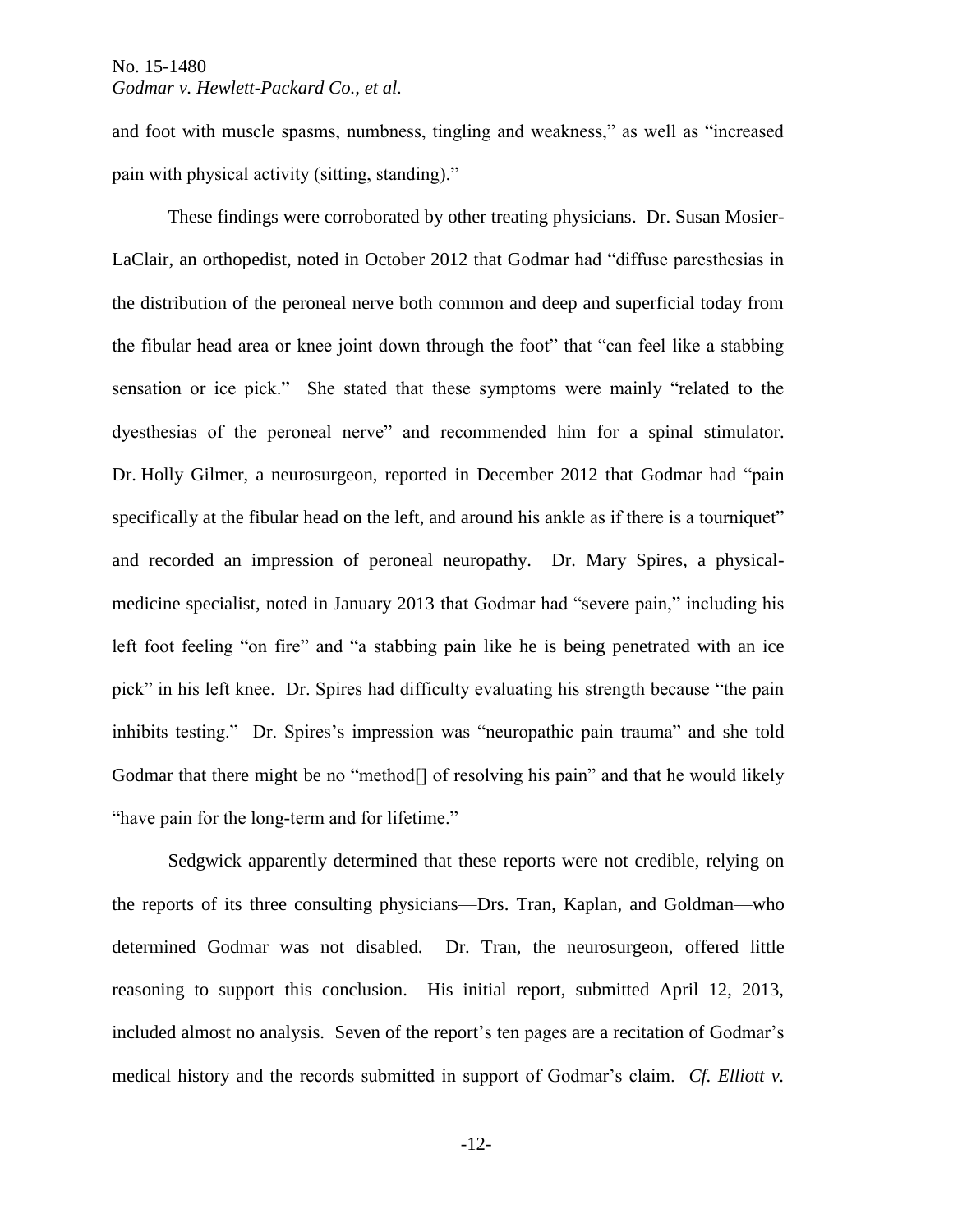*Metro. Life Ins. Co.*, 473 F.3d 613, 619 (6th Cir. 2006) (describing a report that consisted mostly of findings described in earlier documentation); *Kalish*, 419 F.3d at 509 (describing a report that was almost entirely medical history). The remaining pages repeatedly describe Dr. Tran's conclusion that Godmar was not disabled because of one record—a report of an electromyographic (EMG) study conducted by Dr. M. Nasser Sabbagh on June 26, 2012. Dr. Sabbagh's report, on referral from Dr. Schwarz, revealed "left sciatic or common peroneal mononeuropathy," which showed "significant improvement" from an EMG study conducted in 2010. Dr. Tran concluded that Godmar was not disabled because there was improvement in the EMG and "no evidence of neurologic deficits."

Dr. Tran also spoke to Dr. Gilmer, who told him that Godmar had a "sciatic nerve injury" and had "trouble standing" because of "severe leg pain." Dr. Tran reported this conversation but did not discuss it in his assessment. Dr. Tran did not explain why Dr. Gilmer's report that Godmar had trouble standing—or the similar reports in the medical records—did not substantiate that Godmar was impeded from performing his job at HP; in fact, Dr. Tran made no reference to Godmar's job description in his analysis. *Cf. Elliott*, 473 F.3d at 619 (describing a report that "offered no specific rebuttal to [a treating physician's] conclusions" and did not opine how the claimant's "medical condition related to the demands of her job"). After receiving this report, Sedgwick insisted that Dr. Tran speak to more of Godmar's treating physicians in May 2013. He eventually spoke to Dr. Rosenberg, who told Dr. Tran that Godmar had "complex regional pain syndrome" but said he "would not be able to comment on the claimant's disability." Dr. Tran also spoke to Dr. Rigueras, who told him that Godmar "was disabled from lumbar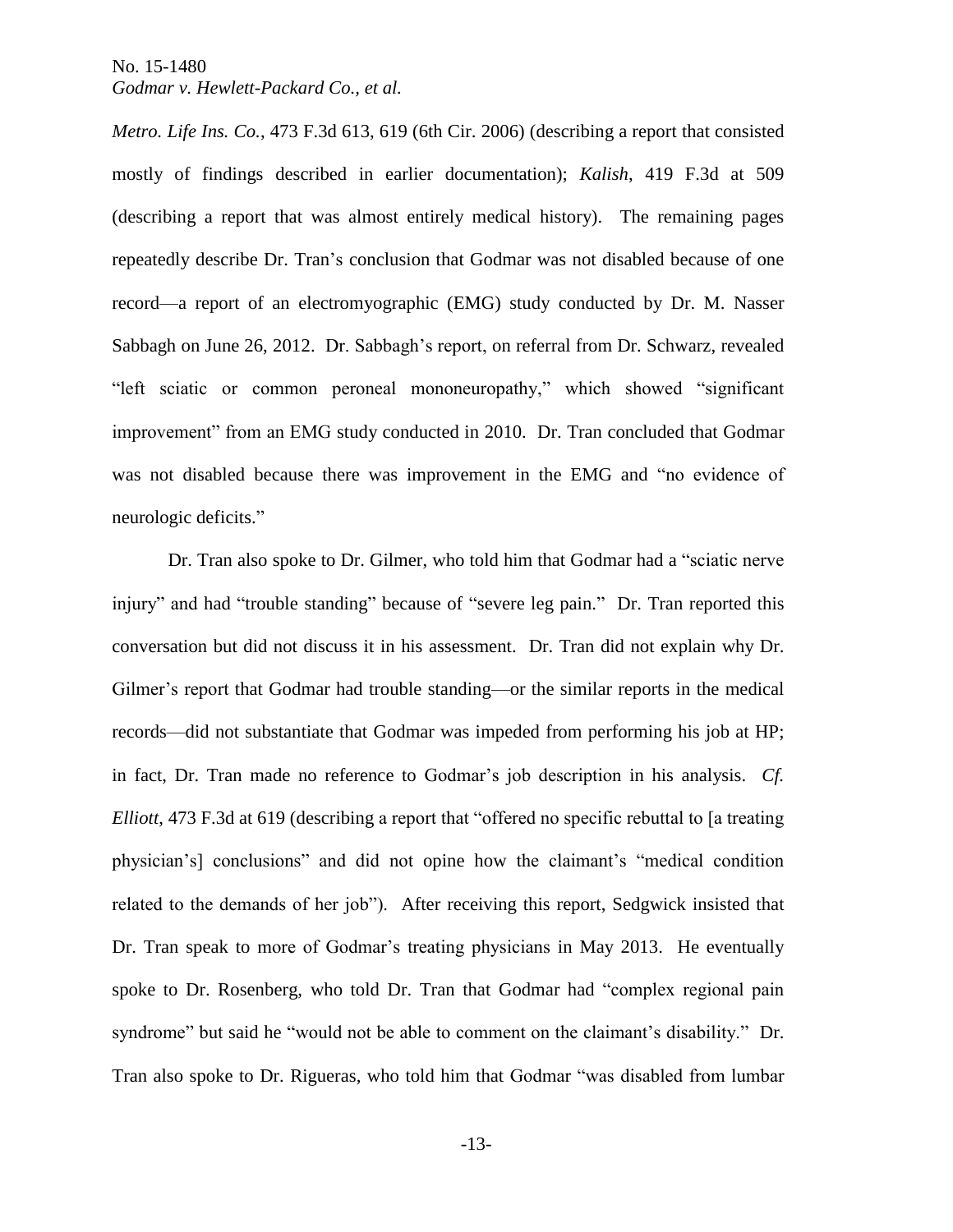radiculopathy, neuropathy, and knee pain." Dr. Tran affirmed his earlier opinion, stating, "My conversation with the attending providers did not reveal any evidence of loss of function from the claimant's left leg pain that would preclude the claimant's ability to perform his regular unrestricted occupation."

Dr. Kaplan, the physical-medicine specialist, offered substantially more analysis than Dr. Tran. In his September 2012 report, Dr. Kaplan concluded that Godmar "appears to have residual clinical finding in his left lower extremity from both an orthopedic and a neurological perspective," but "these limitations would not impact the claimant's usual work activities per the job description," which he described as "essentially a desk based cognitive job." He did not speak to Godmar's attending providers, and he made little reference to the records provided by Drs. Schwarz and Rigueras, which he described as "only partially legible." Dr. Kaplan apparently did not account for the fact that Godmar was required to drive between GM and HP on a daily basis. In his April 2013 report, Dr. Kaplan again noted that Godmar had a "substantial impairment" that would prevent him from "performing numerous types of heavy activity," but concluded that "[t]he overwhelming preponderance of [the] evidence suggests that return to this claimant's usual employment would be not only possible, but likely therapeutic."

In reaching this conclusion, Dr. Kaplan placed great weight on a conversation with Dr. Rosenberg, one of Godmar's pain-management physicians. Dr. Rosenberg told Dr. Kaplan that Godmar had "essentially subjective symptoms in terms of sedentary activities" and that Godmar "often appears comfortable in the office." They discussed performing a functional capacity evaluation but decided that it "might be challenging to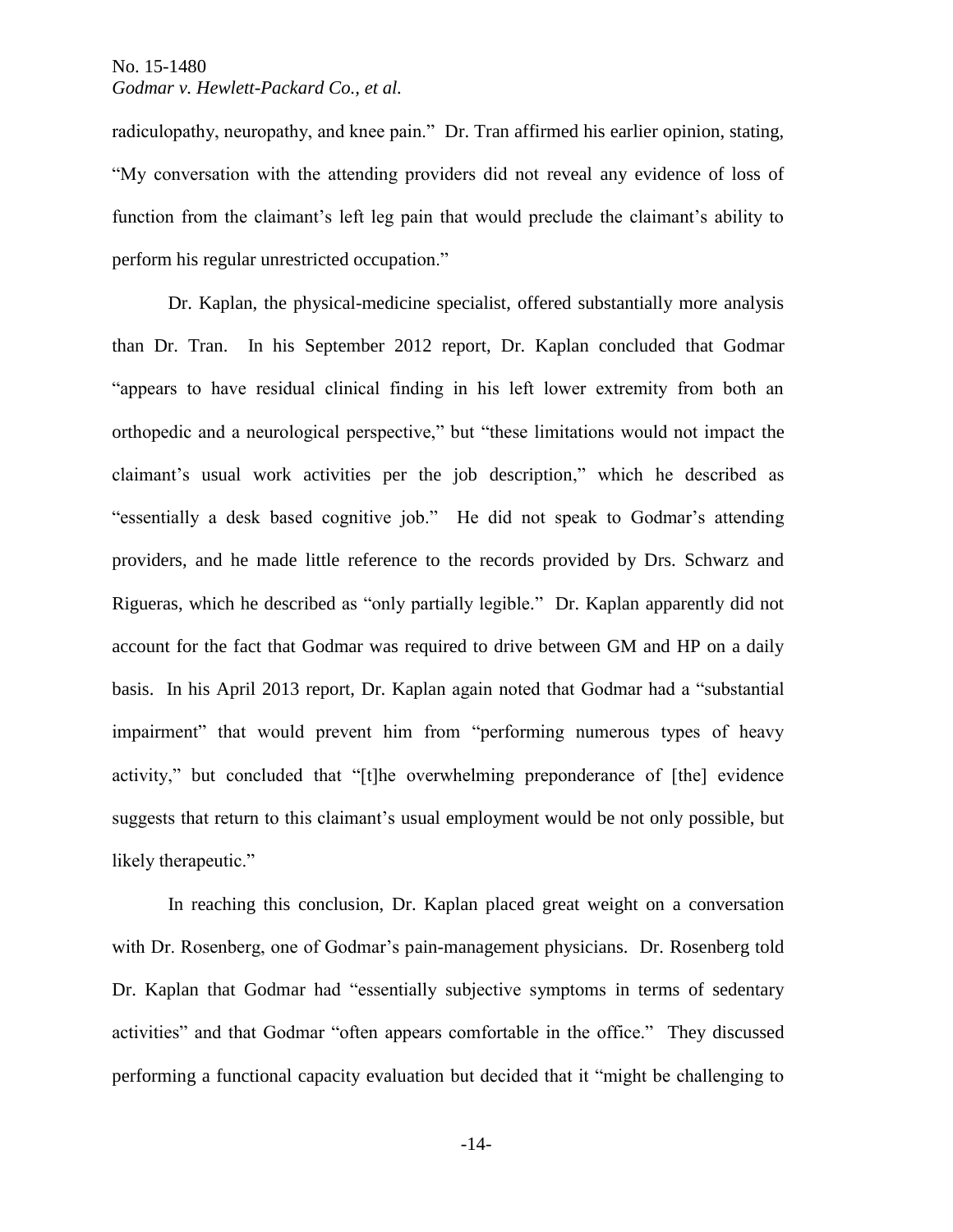determine the question of sitting tolerance." Dr. Kaplan made no mention of Dr. Rosenberg's certification to Sedgwick that Godmar was unable to perform his job at HP in November 2012 because his pain made it difficult to sit or stand. Further, this conversation took place in April 2013, more than ten months after Godmar applied for disability. Dr. Rosenberg's observation in April 2013 that Godmar could sit comfortably did not address directly whether he was disabled in July or August 2012.

Dr. Kaplan also relied on the report of Dr. Michael Sytniak, a psychologist who saw Godmar in January 2013. Dr. Sytniak recommended behavioral treatment "to assist [Godmar] in adjusting to his ongoing pain" and to "help[] him adjust to his pain and develop a more adaptive approach to managing it." Dr. Kaplan described this report as suggesting "that limitations in the claimant's ability to perform cognitive desk type work appear to be based on subjective symptoms," and interpreted Dr. Sytniak to suggest "that increasing or returning to the claimant's former level of activity may well be therapeutic from an overall cognitive behavioral perspective." But Dr. Sytniak's conclusion that Godmar could learn to adjust to his pain does not address whether Godmar was disabled from performing his job in 2012, and Dr. Sytniak did not recommend that Godmar return to his former level of activity.

Lastly, the consulting physicians did not respond to Godmar's claim that he was disabled by the side effects of the medication prescribed to treat his chronic pain. Dr. Schwarz noted in his June 2012 disability certification that Godmar's medication prevented him from performing his job at HP, and in his August 2012 appeal, Godmar stated:

Currently, I am not able to function in my normal personal activities or work activities due to the 24 hours a day morphine consumption and use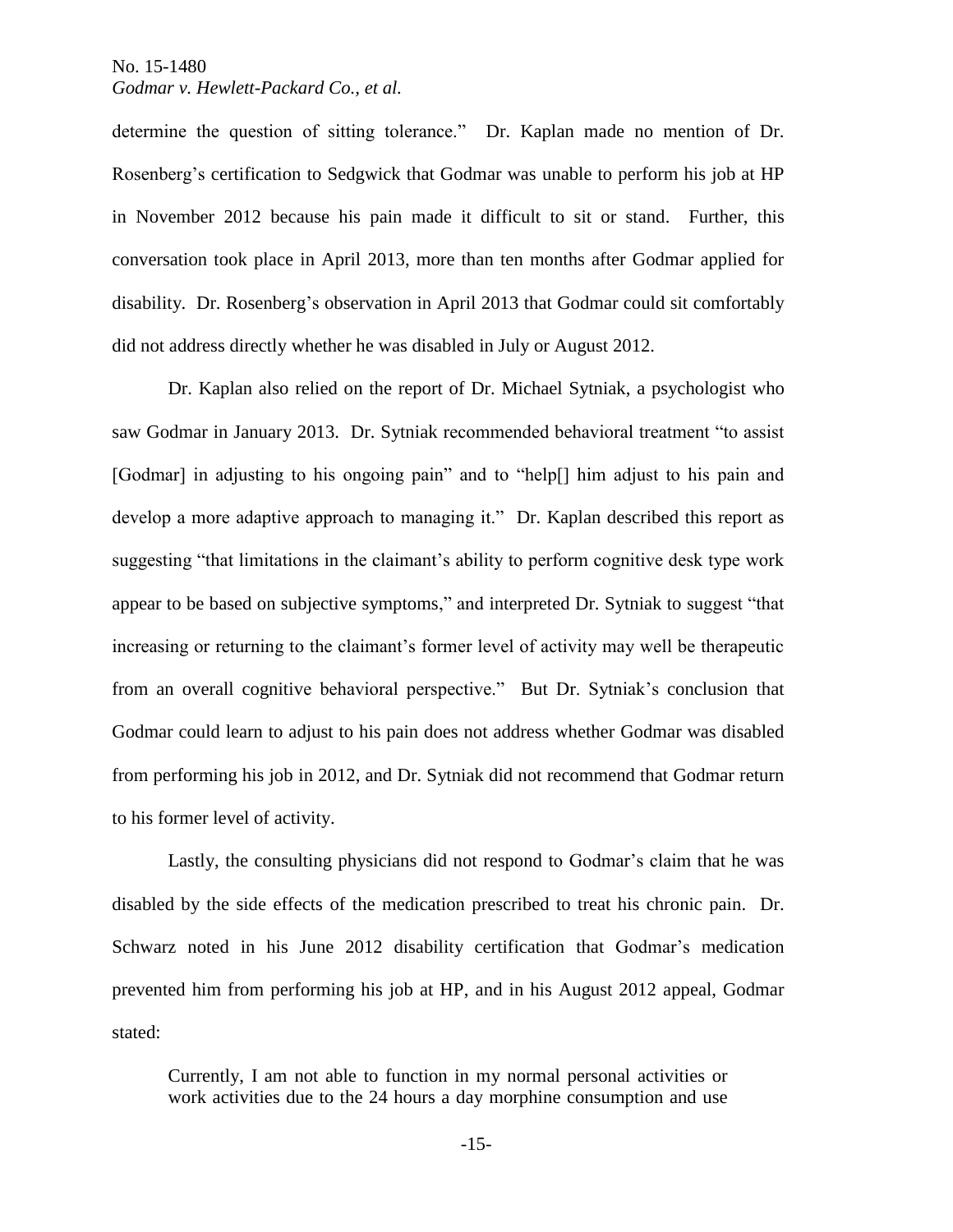of Percocet. On my current meds I am restricted from driving, and I am sleeping up to 20 hours per day several times a week.

Dr. Schwarz observed in his August 2012 letter:

The combination of severe trauma, multiple surgeries and use of prescribed medications have not only left Mr. Godmar with opiate addiction; it has also impacted his ability to perform daily personal tasks and the requirements of the job.

Mr. Godmar has not driven an automobile since May 29, 2012. His state of mind at that time and through August 15, 2012 impaired his abilities to analyze data, provide recommendations, program management duties, team management, customer management and travel – all of which were examples of job functions related to his position at Hewlett Packard. I certainly cannot believe that Hewlett Packard would be accustomed or supportive of Mr. Godmar representing his role in this state.

Dr. Schwarz attached Godmar's pharmacy records, which included prescriptions for morphine on June 1, June 18, July 17, and August 13, 2012.

Dr. Goldman, Sedgwick's psychiatric reviewer, concluded that there was no objective evidence that Godmar's addiction issues prevented him from working until he was confined in the recovery center. But Dr. Goldman did not address the effects of Godmar's pain medications—nor did Drs. Tran or Kaplan. Sedgwick's final denial similarly failed to even mention the issue. Neither Sedgwick nor its consultants explained how Godmar could perform a job that required him to drive between HP and GM on a daily basis while he was prescribed a regimen of morphine that prevented him from driving. Sedgwick's failure to address this issue counsels in favor of finding that its decision was arbitrary and capricious. *See, e.g.*, *Conger*, 474 F.3d at 265.

**2.**

Sedgwick appears to have rejected the treating physicians' clinical impressions mainly because they relied on Godmar's descriptions of his pain. Sedgwick made this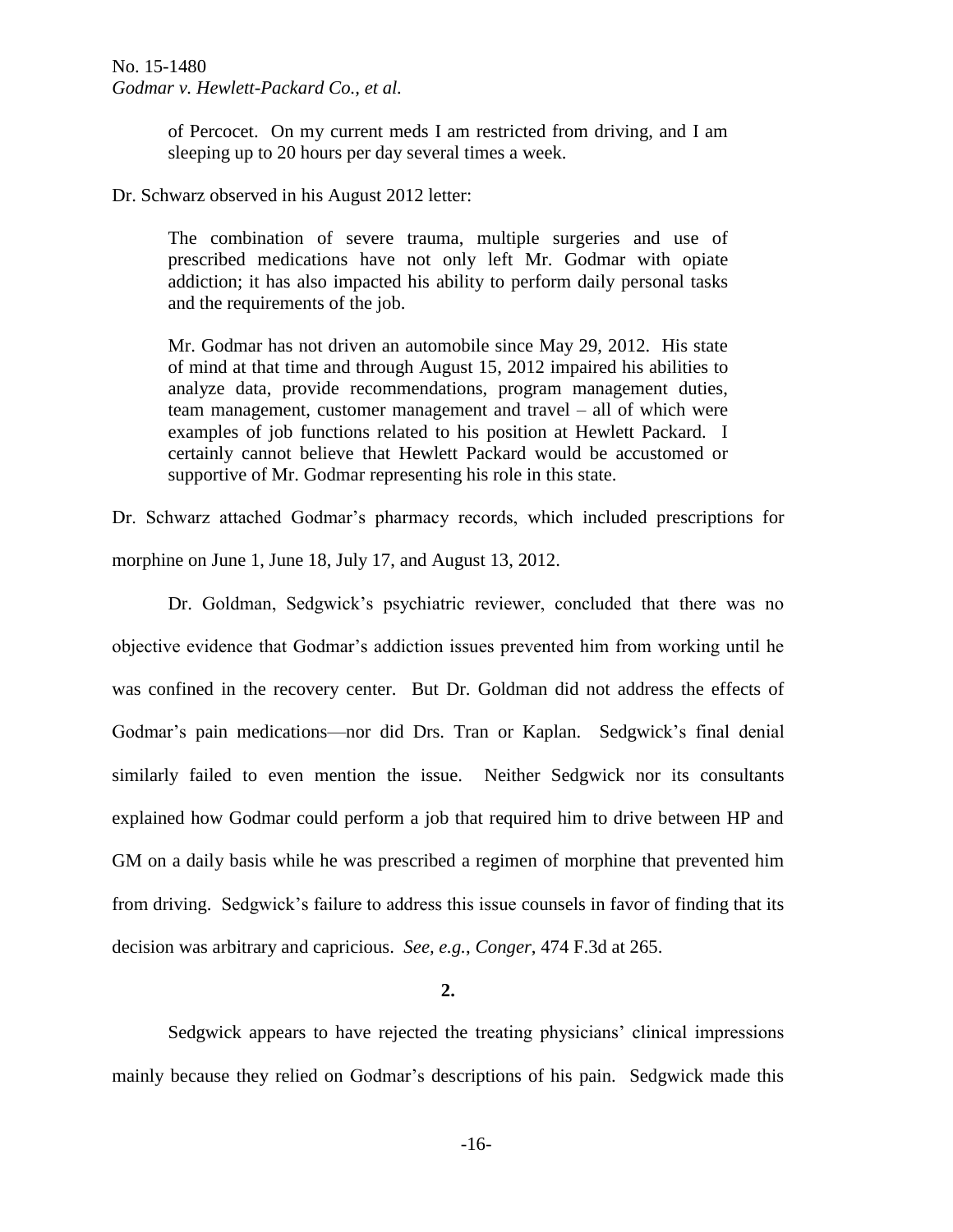judgment without conducting an independent medical examination, relying only on a file review. We have explained that there is "nothing inherently objectionable about a file review by a qualified physician in the context of a benefits determination." *Javery v. Lucent Techs., Inc. Long Term Disability Plan for Mgmt. or LBA Emps.*, 741 F.3d 686, 702 (6th Cir. 2014) (quoting *Calvert v. Firstar Fin., Inc.*, 409 F.3d 286, 296 (6th Cir. 2005)) (internal quotation marks omitted). However, Sedgwick had the right to examine Godmar under the Plan, and the decision not to exercise that right "raise[s] questions about the thoroughness and accuracy of the benefits determination." *Judge v. Metro. Life Ins. Co.*, 710 F.3d 651, 663 (6th Cir. 2013) (quoting *Calvert*, 409 F.3d at 296) (internal quotation marks omitted).

File reviews are particularly troubling when the administrator's consulting physicians—who have never met the claimant—discount the claimant's limitations as subjective or exaggerated. *See Calvert*, 409 F.3d at 296–97. Thus, we have observed that "reliance on a file review may be inadequate" when "the conclusions from that review include critical credibility determinations regarding a claimant's medical history and symptomology." *Evans v. UnumProvident Corp.*, 434 F.3d 866, 878 (6th Cir. 2006) (quoting *Calvert*, 409 F.3d at 297 n.6) (internal quotation marks omitted). Further, "we will not credit a file review to the extent that it relies on adverse credibility findings when the files do not state that there is reason to doubt the applicant's credibility." *Bennett v. Kemper Nat. Servs., Inc.*, 514 F.3d 547, 555 (6th Cir. 2008).

Here, Sedgwick and its consulting physicians concluded that Godmar's consistent reports of pain were not objective evidence of disability. Sedgwick acknowledged Godmar's extensive injuries and his treating physicians' continuous documentation of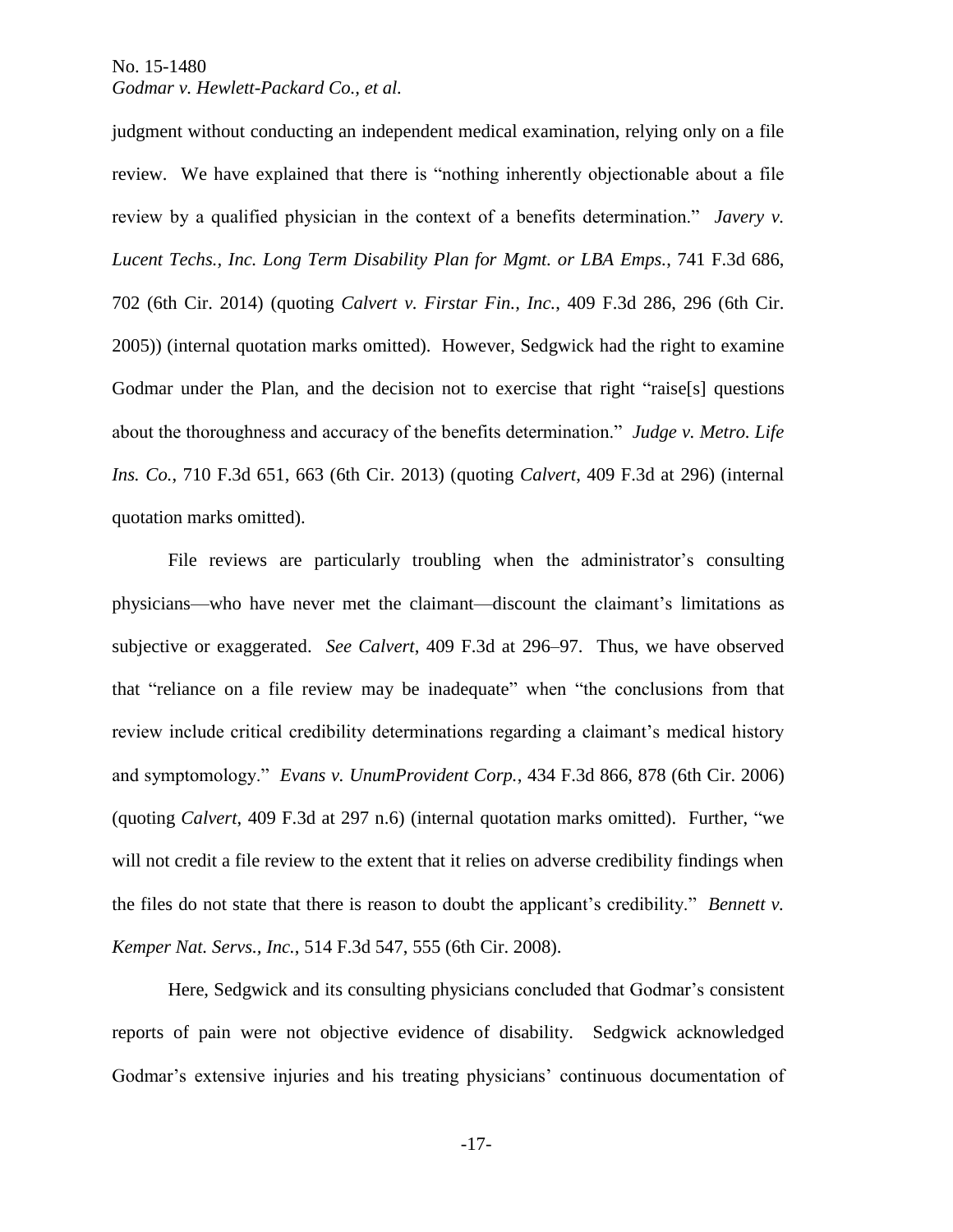pain in his left leg. But the consulting physicians apparently dismissed Godmar's reported pain—and any corroborating diagnosis by his treating physicians—as inherently subjective. In so doing, Sedgwick implicitly determined that Godmar's description of his limitations was not credible. *Cf. Helfman v. GE Grp. Life Assurance Co.*, 573 F.3d 383, 395–96 (6th Cir. 2009) (stating that dismissing a claim as subjective is an implicit credibility determination).

We addressed similar situations in *Smith v. Continental Casualty Co.*, 450 F.3d 253 (6th Cir. 2006), and *Shaw v. AT&T Umbrella Benefits Plan No. 1*, 795 F.3d 538 (6th Cir. 2015). In *Smith*, we explained that making "credibility findings concerning [the claimant's] pain without the benefit of a physical exam" would "support the finding that [the administrator's] determination was arbitrary." 450 F.3d at 264. And in *Shaw*, we observed that the administrator "should not have made a credibility determination about [the claimant's] continuous reports of pain" without an examination, even under an objective-evidence standard. 795 F.3d at 550. "Because chronic pain is not easily subject to objective verification, the Plan's decision to conduct only a file review supports a finding that the decision-making was arbitrary and capricious." *Id.* Like the administrators in *Smith* and *Shaw*, Sedgwick decided that Godmar's pain was subjective without examining him, and that failure weighs in favor of a determination that the denial of his claim was arbitrary and capricious.

**3.**

On this record, we conclude that the decision to deny Godmar's claim for shortterm disability benefits beginning in July was arbitrary and capricious. First, Sedgwick's determination that Godmar could perform his job at HP from July 2, 2012, until he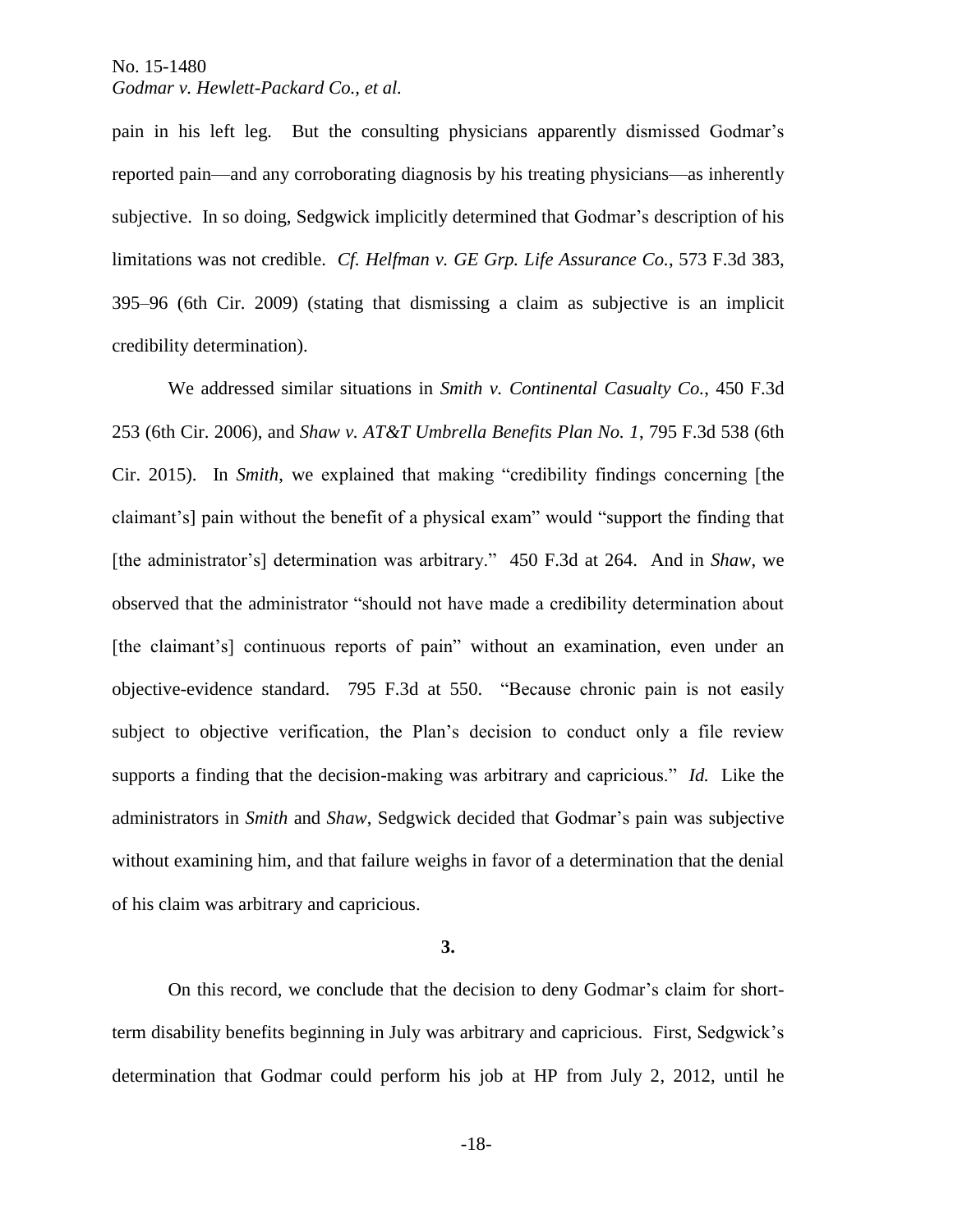## *Godmar v. Hewlett-Packard Co., et al.*

entered recovery on August 15, 2012, is an unsupported interpretation of the record. Godmar's severe pain and prescription medications prevented him from driving, a requirement of his job, and Sedgwick improperly determined that Godmar's pain symptoms were not objective evidence of disability without a medical examination. Further, Sedgwick also failed to adequately explain why it rejected evidence of Godmar's disability from August 29, 2012, when the records of his treating physicians were completely aligned in assessing his injuries, his pain, and his limitations, through November 5, 2012, the earliest date that Godmar's records suggested he might not be objectively disabled. Dr. Rosenberg's April 2013 conversation with Dr. Kaplan may have called Godmar's disability into question beginning on some date to be determined through a "deliberate, principled reasoning process," *Balmert*, 601 F.3d at 501, but the record does not reflect such a process or determination.

Thus, "we have two options: award benefits to the claimant or remand to the plan administrator." *Shaw*, 795 F.3d at 551. "[R]emand to the plan administrator is appropriate 'where the problem is with the integrity of the plan's decision-making process, rather than that a claimant was denied benefits to which he was clearly entitled.'" *Cooper*, 486 F.3d at 171 (quoting *Elliott*, 473 F.3d at 622). In this case, the record establishes that Godmar was entitled to benefits until he was discharged from the recovery center on August 28, 2012, because there was objective evidence of his disability and no basis to conclude otherwise. But because we cannot say that Godmar is "clearly entitled to benefits" after August 28, the appropriate remedy is a remand to the district court for the "full and fair" review required by ERISA. *Elliott*, 473 F.3d at 622– 23. On remand, Sedgwick should remain cognizant of Godmar's full job description,